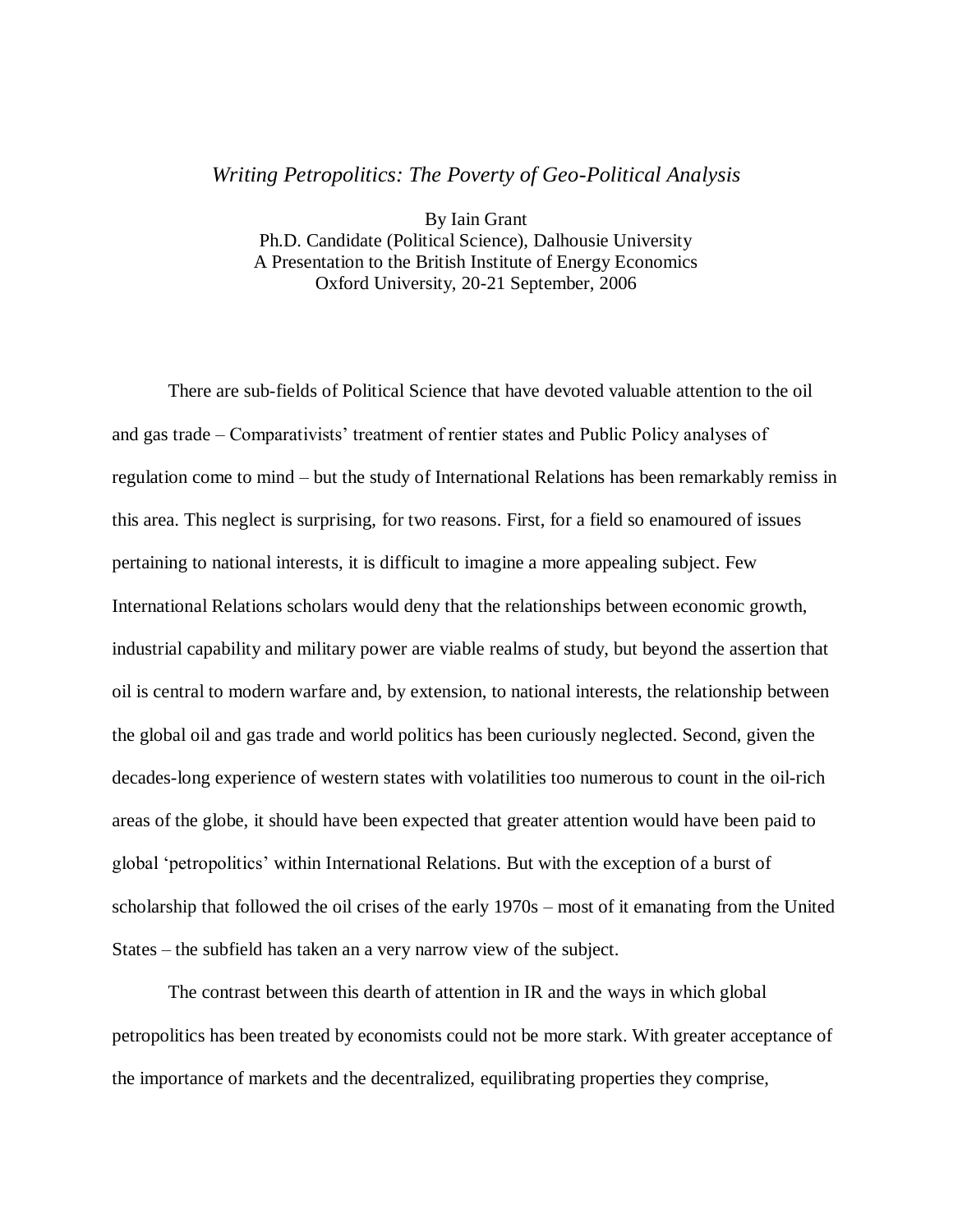Economics routinely offers a treatment of the subject that is richer, more quantitatively and qualitatively sound, and more sophisticated than that which has been offered so far by practitioners of International Relations. The discussion that follows traces the reasons for this, and advances an argument as to why this theoretical shortcoming should be of concern to economists. The first section deals with the dominance of 'Realist' international relations theory, with a focus on North America, and explains the conditioning effect that this tradition has had on the perceptions of global oil that obtain among policymakers, academics and media, particularly in the United States. The second section introduces two interpretations of the intersection of oil and world politics – the geopolitical and the 'petropolitical' – and uses the developing oil relationship between China and the United States to illustrate the differences between them. This section also offers the Global Oil Regime (GOR) as a practical venue of structure, process and principle for petropolitics. The third and final section seeks to explain why the geopolitical view has become the default one in many North American quarters, a point of particular importance when the American position on global oil is considered; again, the U.S.-China relationship will serve to examine this question. Throughout, the argument will be advanced that while the geopolitics view is well entrenched, the petropolitical view of the GOR is a more accurate and productive interpretation of global oil, and that economists would do well to appreciate the under-development of petropolitics and the GOR in the minds of political scientists, in the media, and in the many influential decision-making corners of American politics.

#### **(i) The Dominance of 'Realism' in the Study of International Relations**

The study of International Relations has, in the western hemisphere at least, been dominated by a framework known most generically as Realism. This framework is known for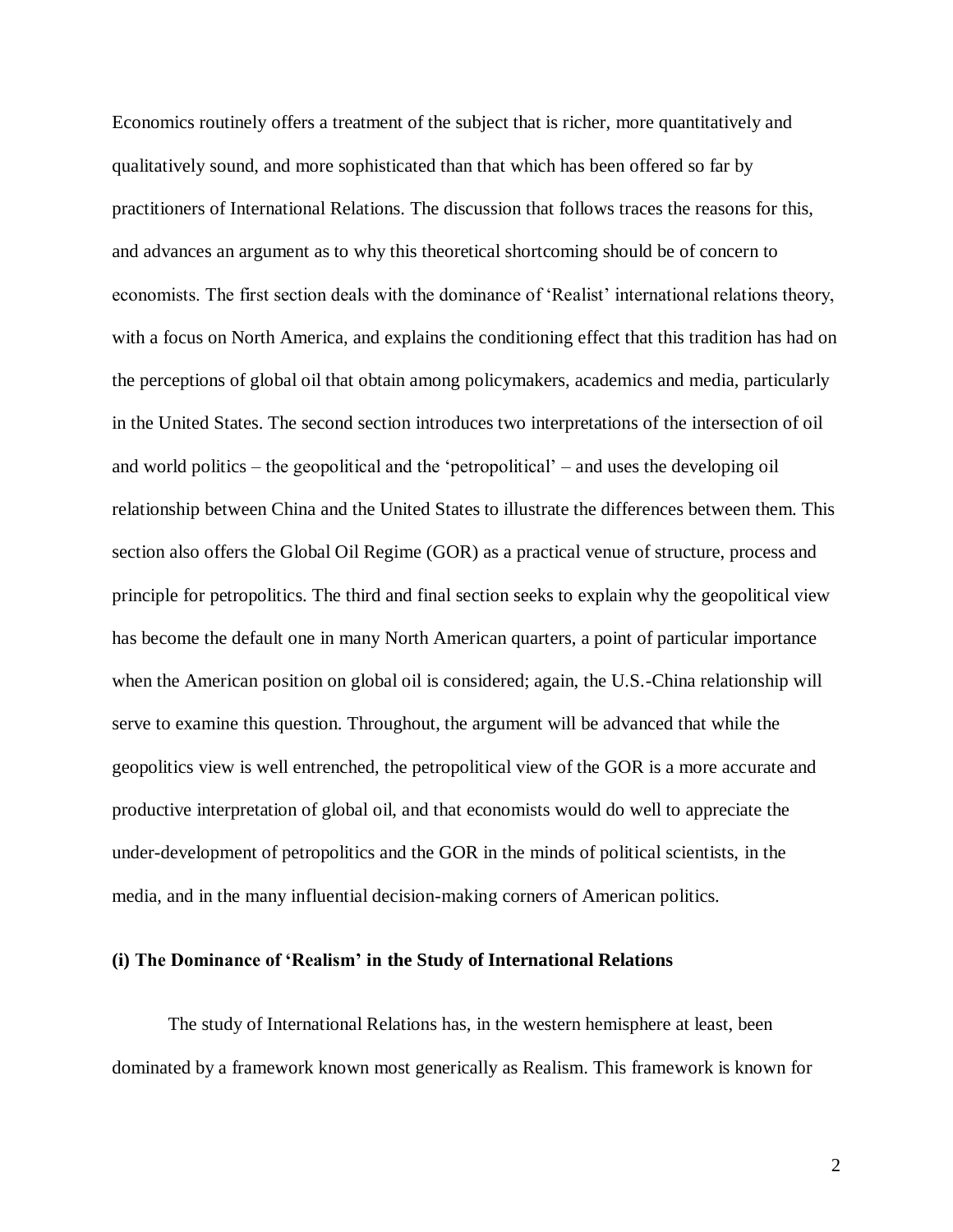fostering what newcomers to the field would undoubtedly view as a 'hard line' approach to international affairs, having evolved in opposition to more optimistic schools of thought that emphasize interstate cooperation. But despite opposition within the discipline to Realist discourse, it has yet to be dislodged as a theoretical mainstay; feminist theorists, postmodernists and regime theorists, to name a few, have mounted articulate and compelling critiques, but the core Realist arguments have demonstrated considerable resilience, and they continue to hold what some might see as enervating sway within the field.

A chronicle of the Realist view and its evolution need not be provided here, but a cursory summary is in order. In its  $20<sup>th</sup>$ -century incarnation, Realism emerged as a response to the Wilsonian optimism and attendant prescriptions for international peace that followed it the First World War. <sup>1</sup> One early proponent was E.H. Carr, whose highly influential *Twenty Years' Crisis, 1919-1939* advanced the view that the realities of the interstate system made faith in the possibility of cooperation more dangerous than helpful, and suggested that the safest course was for statesmen to adopt this as a founding principle. Similar views were advanced in Hans Morgenthau's *Politics Among Nations*, a 1948 text that remains core reading in political science programs to this day. The finishing theoretical touches on the Realist framework were provided by Kenneth Waltz in 1959 in *Man, the State and War*, an equally influential work that articulated a structural explanation for the recurrence of war as a phenomenon in the international system.

Countless volumes have since been written to refine (and to oppose) the arguments advanced in these works, but the core assumptions of the Realist framework have changed little; three will be summarized here. The first is that the international environment is anarchic and that, in the absence of a central authority, states operate within a self-help system. Power, in this

 $1$  Many consider Realism to be much older. One can find similar principles in the works of Thucydides, Hobbes and Von Clausewitz, to name a few.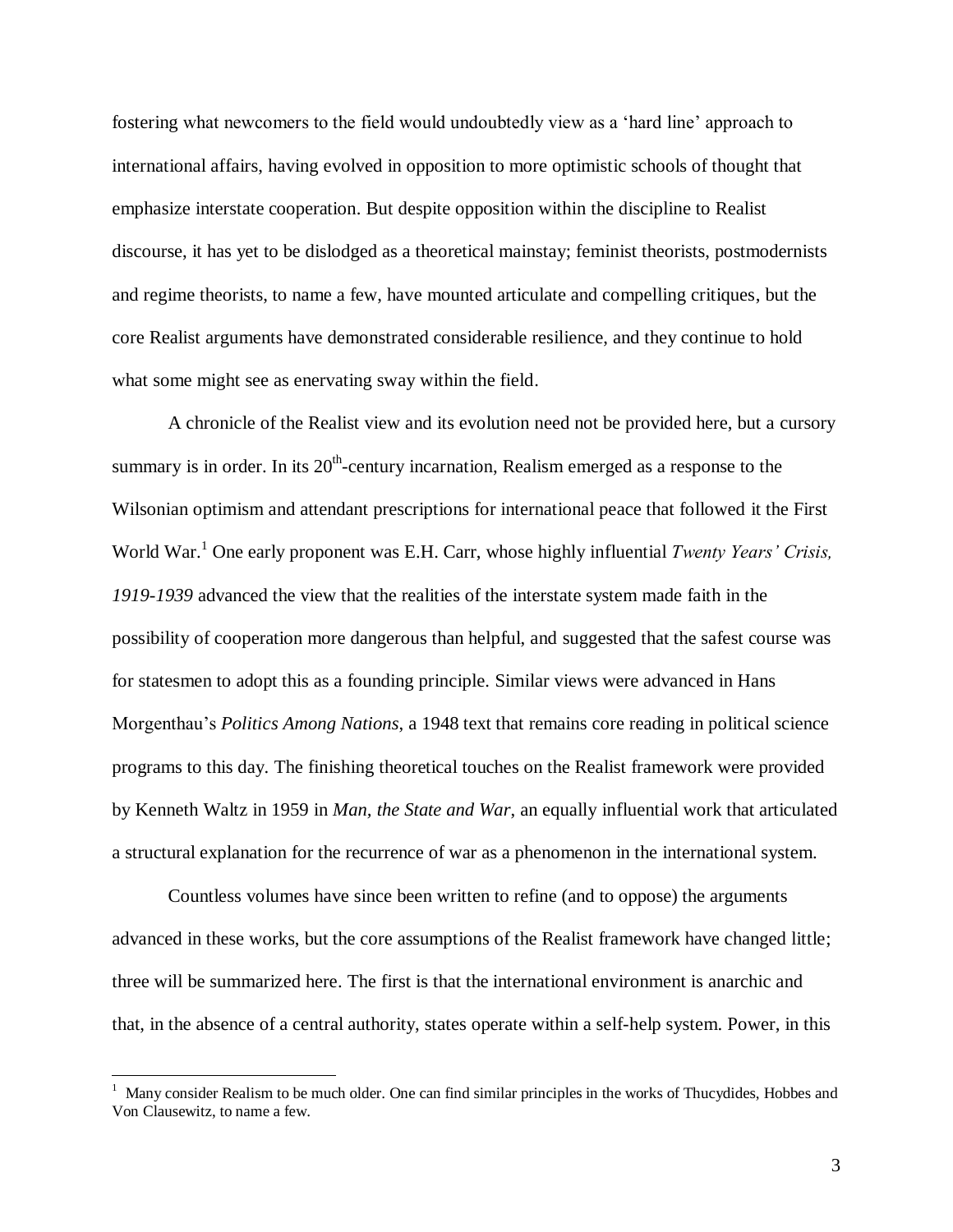environment, becomes the crucial criterion in determining the extent to which states, as the key actors in the system, are able to cater to their own interests. A second core assumption of realism is that competition and warfare are natural by-products of this anarchic environment; cooperation is not impossible, but as game-theoretic models like the Stag Hunt or the Prisoner's Dilemma indicate, the system and the rules it imposes frequently provide actors with disincentives to cooperate. A third assumption is that there is a direct relationship between one state's pursuit of security and the threat that this pursuit represents to other states; this creates Robert Jervis' oftcited 'security dilemma' in which the preparations and actions of one state – however defensive  $-$  invariably encourage reciprocal behaviour elsewhere.<sup>2</sup> These fundamentals have led to the adoption within Realism of other key concepts – Geopolitics, the Balance of Power, the zerosum game, etc. What emerges from it all is an international political environment in which the 'natural' relationship among states is one of competition, where cooperation is difficult to achieve, self-help and attention to defence and security are encouraged, and the general dynamics frequently drive states toward suboptimal outcomes in their relations with other states.

There is little in the annals of Realism to suggest that, where oil has been considered at all, it has gone beyond the default assumptions that (a) oil is central to industry and economic growth; (b) these things are crucial to the development of military capability; (c), military capability is vital to state power and oil exists, therefore, as a core element of every state's national interest. These things are true, of course, but if the wider issues around oil are left at this level, important aspects of oil's place in international politics remain under-stated, and a misleading logic is encouraged. And the subfield of International Relations does seem to have left it at this level; the giants of the field – Morgenthau or Waltz, for example – barely mention the subject and, apart from a brief burst of scholarship in the wake of the oil crises of the early

<sup>&</sup>lt;sup>2</sup> Jervis, Robert (1978). *Cooperation Under the Security Dilemma*. World Politics, 30/2, pp. 167-214.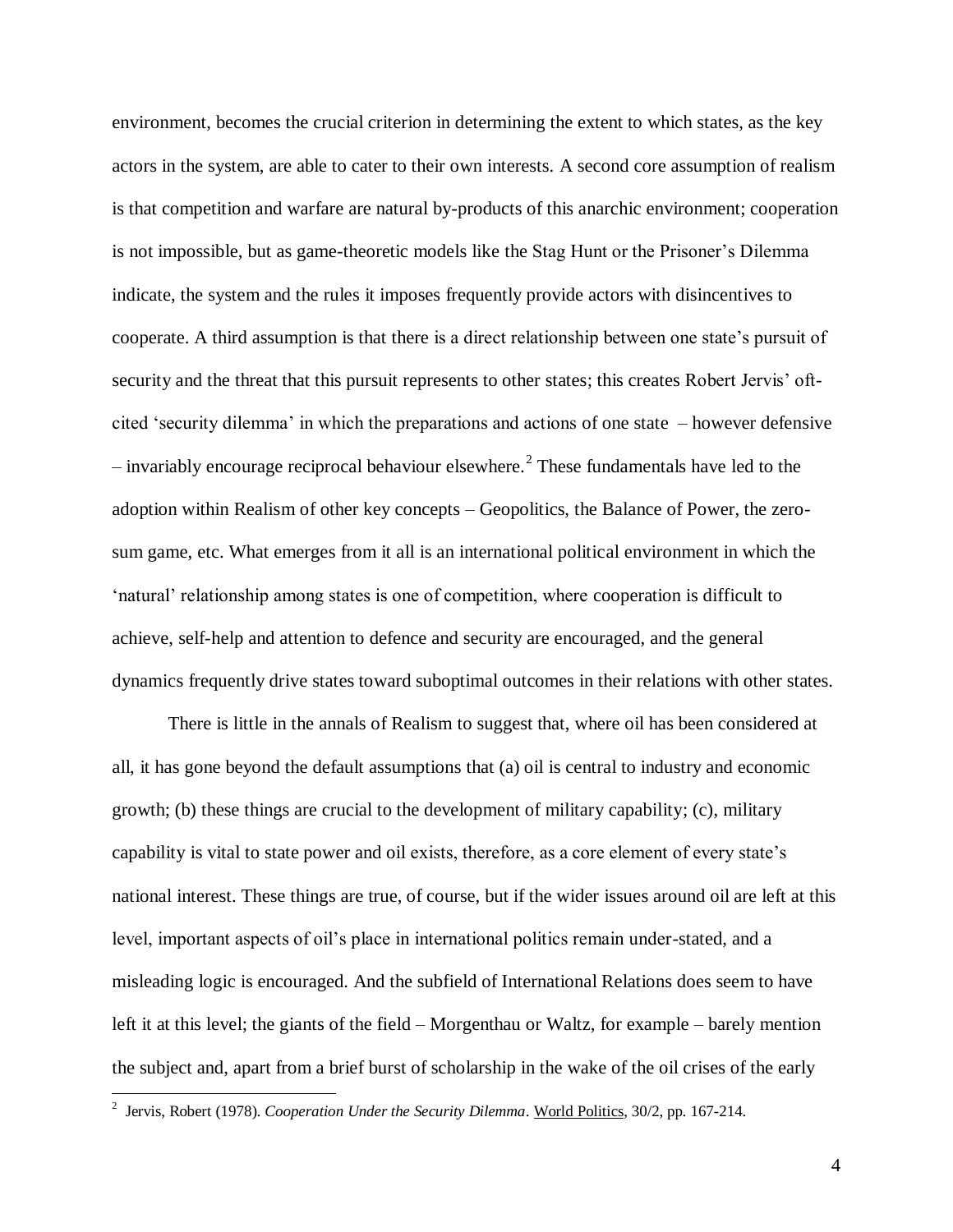1970s, International Relations has devoted no consistent attention to something its practitioners universally (and correctly) assume to be of central strategic and analytic importance. There have been exceptions – notable work by Stephen Krasner or Bernard Mommer, for example – but generally speaking, political scientists have been eclipsed by historians and economists where this subject is concerned, and few International Relations theorists would contest their neglect of a topic for which their training and theoretical predisposition would appear to have been customtailored.

The main result of this neglect has been the unchallenged congruence of oil, as a national interest element, with the theoretical mainstays discussed above: state-driven, zero-sum competition; the security dilemma; and the anarchic environment where self-help is the safest, most secure approach for state decision-makers to take because other states are more likely than not to adopt that approach themselves. This line of thought is useful for the treatment of issues like nuclear deterrence – that the timeline cited above connects the evolution of this theoretical framework with the heyday of nuclear brinkmanship and Cold War is not simply coincidence, after all – but it is of limited use in analysing the relationship between the global oil trade and international politics.

# **(ii) Geopolitics Versus 'Petropolitics' – The Case of U.S.-China Oil Relations**

A geopolitical treatment of the oil question – that is, the marriage of global oil to the Realist assumptions discussed above – offers fairly predictable fundamentals. The most obvious real-world demonstration of this marriage is the relationship that has developed around the oil question between the United States and China over the past few years. In U.S. eyes, China has taken full advantage of anarchic environment to secure oil supplies all over the world, adopting a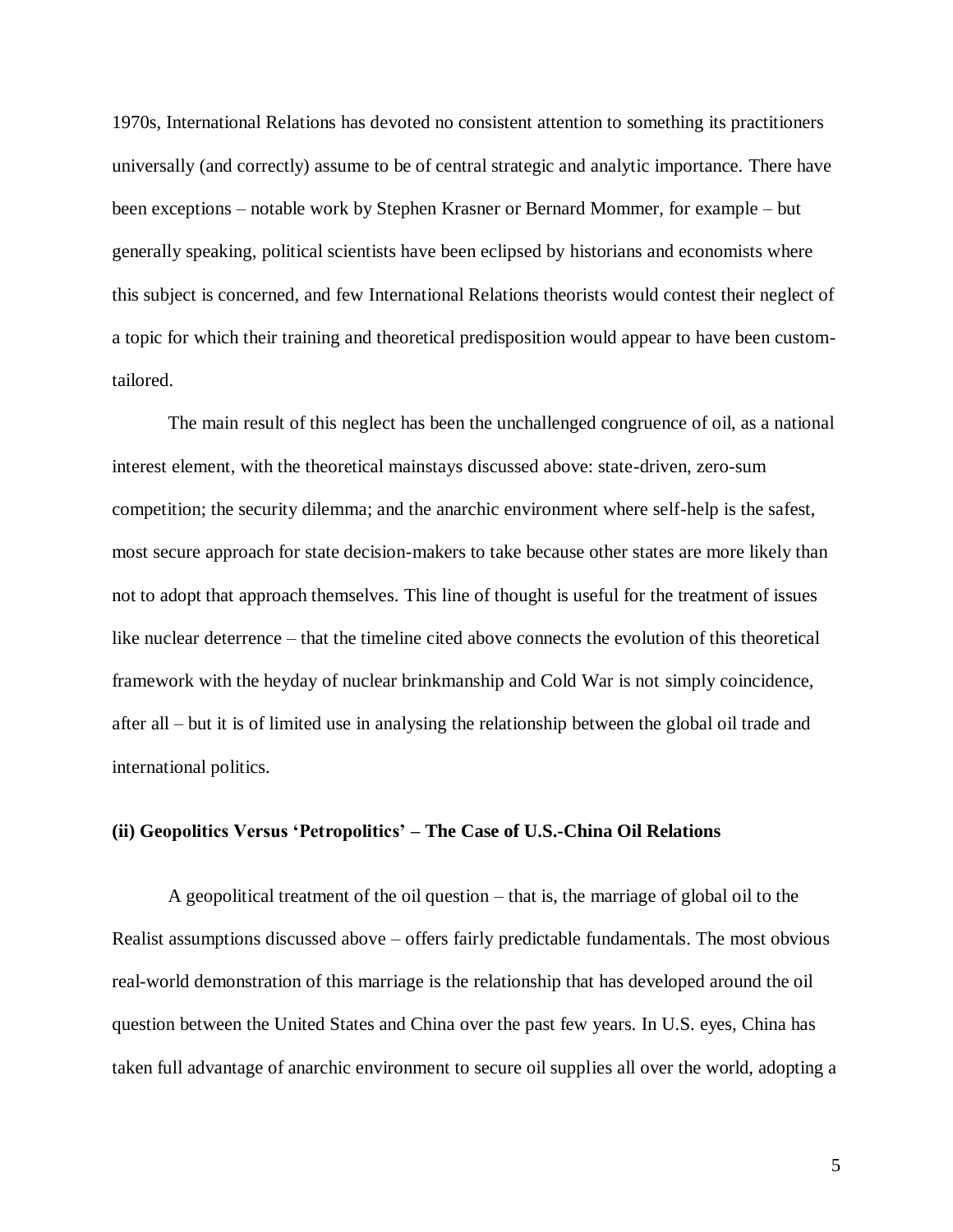mercantilist, competitive, zero-sum posture in the process. Jervis' security dilemma is also discernible: in the face of state-backed competition from Chinese firms, calls for a revamped energy security policy in the United States have reached new heights, and the American government is devoting more attention to the oil question than at any time since the early 70s. The geopolitical interpretation was further solidified in American media and government circles during the Unocal affair in the summer of 2005: with zero-sum thinking as the apparent national default, the general view in the U.S. became one of a predatory takeover of a strategic asset, i.e., 'they' are coming to take away 'our' oil. On the Chinese side, the threatened action of U.S. lawmakers and the looming presence of Chevron – which led directly to the demise of the deal – undoubtedly convinced Beijing of the paranoid defensiveness of the U.S. hegemon. It also demonstrated, for China, the clear U.S. will to obstruct China in the pursuit of interests to which it was clearly entitled, and to keep it from rising as a legitimate Great Power.

In fairness to those on either side of the Pacific who interpreted the Unocal affair in this manner, it was not as if there were no grounds for suspicion. China was several years into a new foreign oil policy designed to secure deals around the globe, including several in so-called pariah states that generated strong consternation in western capitals, and several in areas within the U.S.' traditional sphere of influence. These latter acquisitions included a minority stake in Canada's MEG Corporation, a firm with holdings in the Alberta oilsands, and agreements with Venezuela that drew a particularly vitriolic reaction from Washington. If Beijing was prepared to load Venezuelan crude and tanker it all the way to the Chinese coast, the thinking went, there was no reason for Americans to assume that they wouldn't do the same for oil drawn from Unocal properties in the Gulf of Mexico. And from Beijing's point of view, mounting U.S. involvement in the Middle East and Central Asia could hardly seem unrelated to the presence of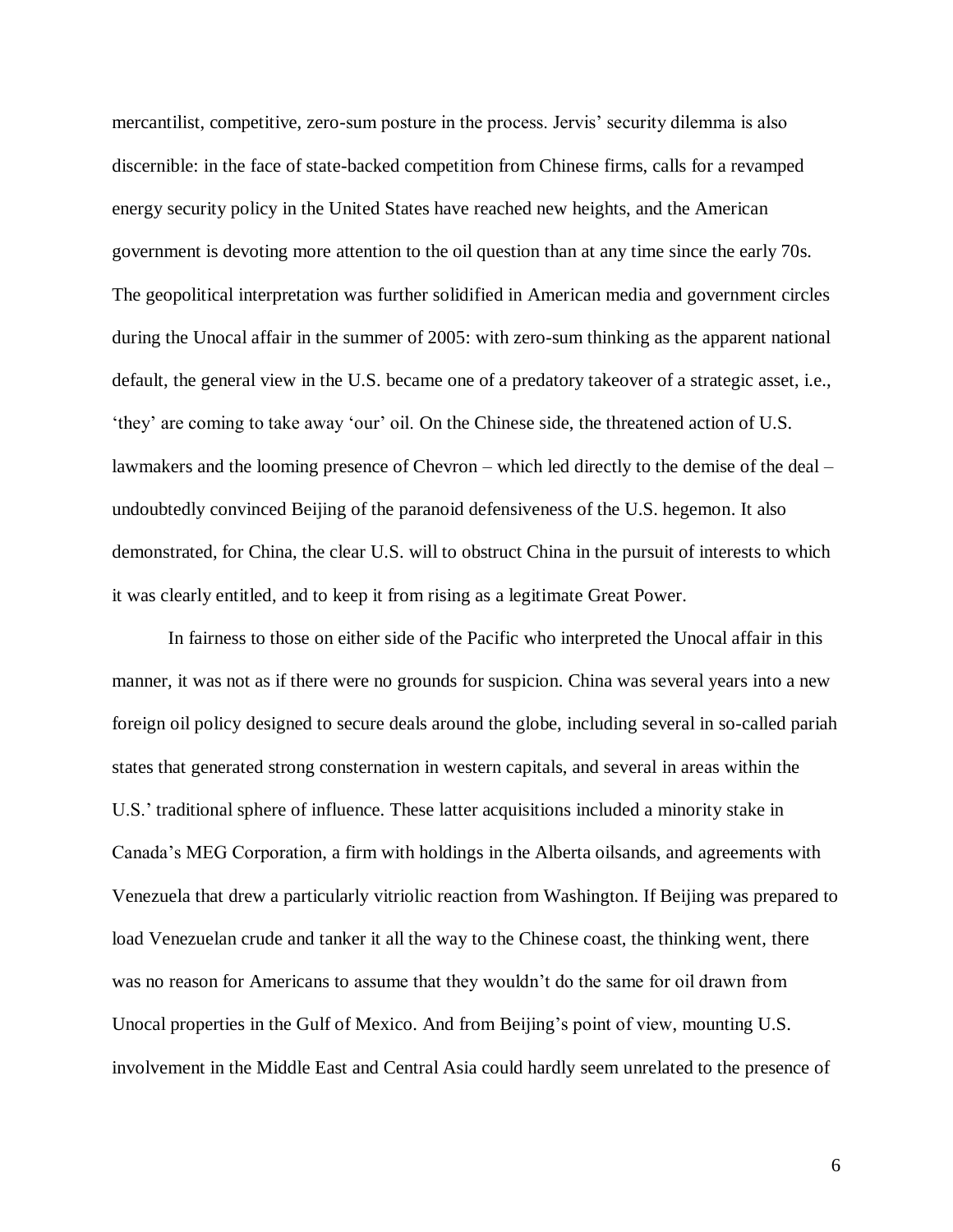oil reservoirs in those territories, further proof of a hegemonic intent to block China out of crucial reservoirs that had become crucial in Beijing's calculus of the Chinese national interest.

For many U.S. industry insiders, though, the domestic reaction to the prospective takeover of Unocal by the China National Offshore Oil Corporation (CNOOC) was nothing short of embarrassing. And though they would likely acknowledge that Beijing was every bit as hamfisted in its approach to the deal as was Washington, their discomfort with the way the entire affair unfolded is reflective of a very different view of global oil. This alternative to the geopolitical view – a 'petropolitical' interpretation, perhaps – is the more nuanced and less dramatic of the two, more typical among economists and oil insiders than is the hard-line geopolitics interpretation described above. Here, the relationship between interstate politics and the global oil trade is viewed as a bounded competition that involves state, non-state and intergovernmental actors, and while national interests are certainly part of the equation, the manner in which they are catered to is seen as very different from the zero-sum calculus of the geopolitical approach. If petropolitical adherents were International Relations theorists, they would present the global oil trade as existing within an international regime that, with a few notable exceptions, has ensured the steady flow of oil from reservoir to market for more than a century. This approach will be adopted here, i.e., that there is a global oil regime (GOR) in which far more order and regularity is evinced than fractious, competitive geopolitics would suggest. The GOR serves largely to mitigate the numerous lines of tension that exist within it, e.g., importerexporter, MNOC-host government, importer-importer, exporter-exporter, etc., tensions taken as a starting point in the geopolitical view. It is also irregular among international regimes, which usually feature formal mandates, memberships and agreements, and which operate through the clear and deliberate actions of states; by contrast, the more heterogeneous GOR encompasses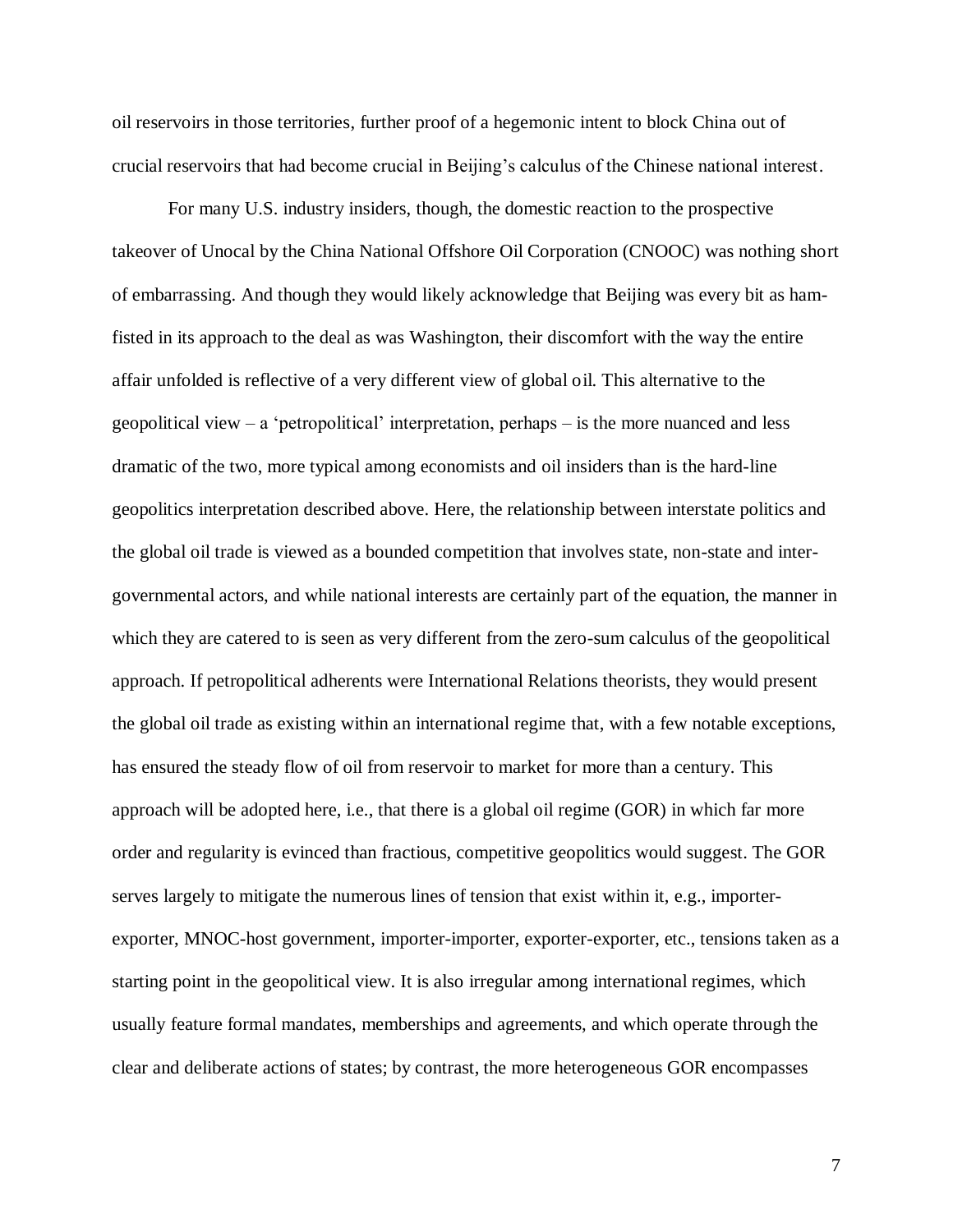state, non-state and supra-state actors, and owes much of its stability to decentralized market processes. And while it has no official charter and holds no meetings, it certainly features enough of Krasner's 'principles, norms, rules and decision-making procedures around which actor expectations converge' for the regime label to apply.<sup>3</sup> To separate this petropolitical interpretation from the geopolitical one, the following section will provide a very cursory summary of the GOR, focusing on key elements of process and principle that exist within it.<sup>4</sup>

# *Process in the Global Oil Regime*:

 $\overline{a}$ 

The GOR is a complex machine, and much of what follows may seem elementary to energy economists, but that is precisely the point – elementary it may be, but to the International Relations theorist, it is not well trodden ground. The first notable 'process' aspect of the GOR is the impact of transport costs on the pattern of oil flow around the world. Tanker economics, pipeline tolls and other costs provide a set of incentives and disincentives for sellers, driving them to transport oil to the closest major markets, and pressuring buyers to seek oil from the closest major supplies. Again, this makes perfect sense to economists, but seems counterintuitive through geopolitical lenses. The fact that the largest supplier of oil to the United States is Canada, for example, flies in the face of the profile which U.S.-Saudi relations have been assigned in the geopolitical view; the fact that Mexico and, occasionally, Venezuela ship more oil to the U.S. than does Saudi Arabia would seem all the more incongruent. This is not to suggest that analysts of a Realist-geopolitics bent cannot grasp the logic behind these realities, but the crucial fact that more of the oil procured by U.S. firms in the Middle East goes to Europe

 $3\,$  Krasner's definition of a regime, quoted above, is the one that is accepted here. See Krasner, Stephen D. (Ed). (1983). International Regimes. Ithaca and London: Cornell University Press, p. 1.

<sup>&</sup>lt;sup>4</sup> This approach is more fully developed in Grant, Iain (2006). 'Geopolitics or Petropolitics? China and the Global Oil Regime,' in Ann Griffiths, ed., Global Perspectives on Oil and Security. Halifax: Centre for Foreign Policy Studies (forthcoming).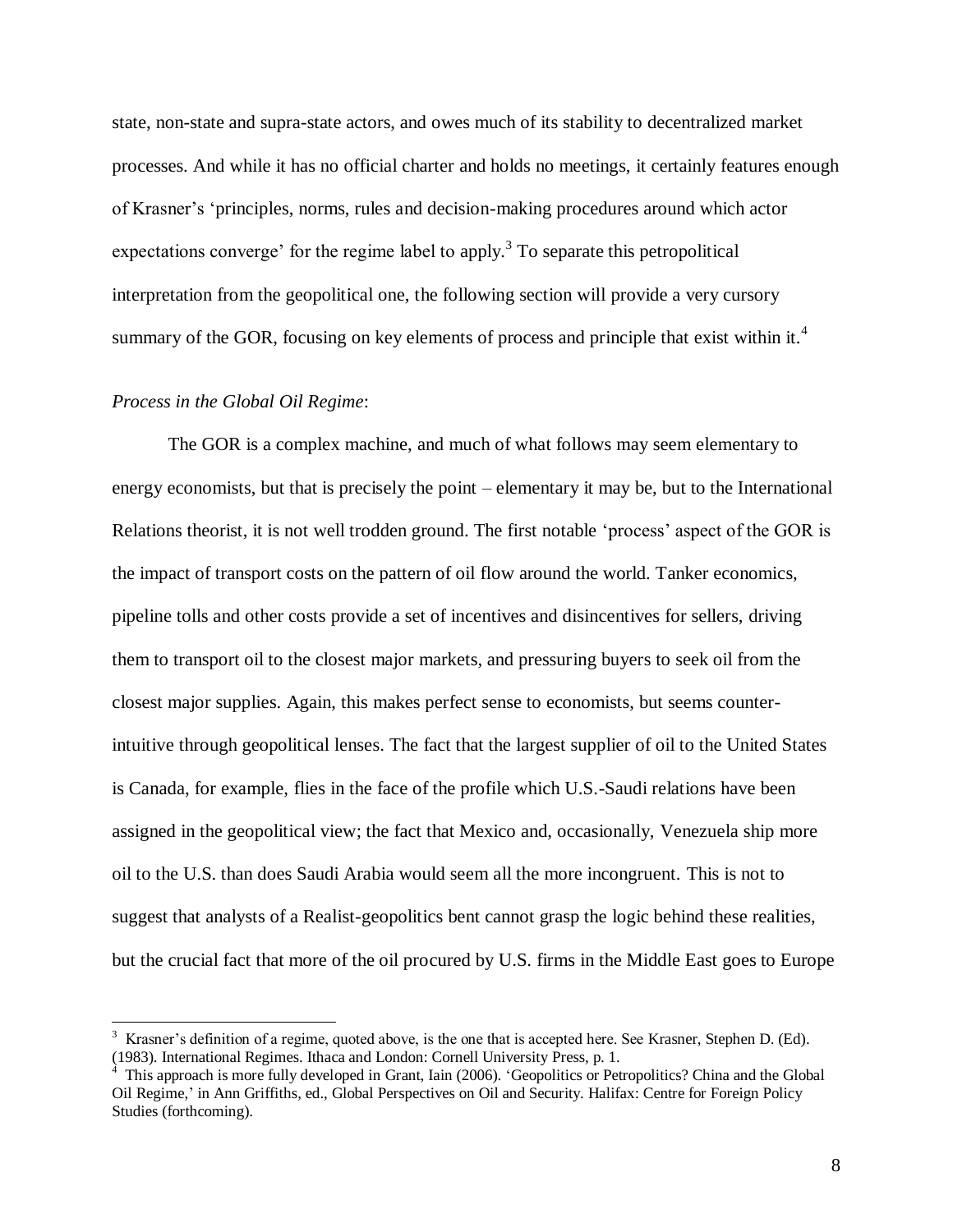than to the United States is not as widely known or appreciated in International Relations as it is in Economics. It also flies in the face of the heavy-handed 'oil equals national interest' assumption that any oil procured by American firms should be brought directly to U.S. shores.

The market inter-penetration discernible in the GOR is another example of routine petropolitics that is counter-intuitive in the geopolitical view, where it would be expected that the national interest aspect of oil activity would demand protectionist behaviour by states. This does occur, but there is still a surprising degree of interpenetration in the major oil-importing economies, as evinced by British Petroleum's status as the sixth-largest producer of crude oil in the United States, or by the fact that Exxon-Mobil owns or leases 2,025 *more* retail service sites in Europe that it does in the U.S.<sup>5</sup> Additional counter-intuition is provided for geopolitics by the manner in which oil is priced, bought and sold – where the unilateral pricing decisions made by large firms in the 1920s and 1930s would have constituted analytical terra firma for the Realist, today's decentralized, market-driven pricing decisions, and the pressures and counter-pressures that markets exert, do not fit tidily into a geopolitics framework. Geopolitics envisions state actors striving to impose stability on international process, with powerful states more likely to succeed in this than non-powerful ones, but petropolitics acknowledges the impact of other actors than states, casting them all as agile, adaptive agents in an inherently unstable environment in which the goal is not to impose stability, but to manage instability.<sup>6</sup> Control over the process, such as it is, is very diffuse, and highly reactive to the unilateral political actions of states. The celebrated 'oil weapon' is a case in point – efforts by a producing state to isolate a specific buyer would pressure the latter to pay more, and create an incentive for someone to sell; efforts by an importing state to isolate a particular seller would pressure the latter to lower its

<sup>&</sup>lt;sup>5</sup> Exxon-Mobil Corporation (2005). Financial and Operating Review. Available at: [http://www.exxonmobil.com/Corporate/Newsroom/Publications/Publications\\_Financial.asp,](http://www.exxonmobil.com/Corporate/Newsroom/Publications/Publications_Financial.asp) pp. 74-78.

<sup>&</sup>lt;sup>6</sup> I am indebted for this notion to Dr. Burt Vorhees of Athabasca University.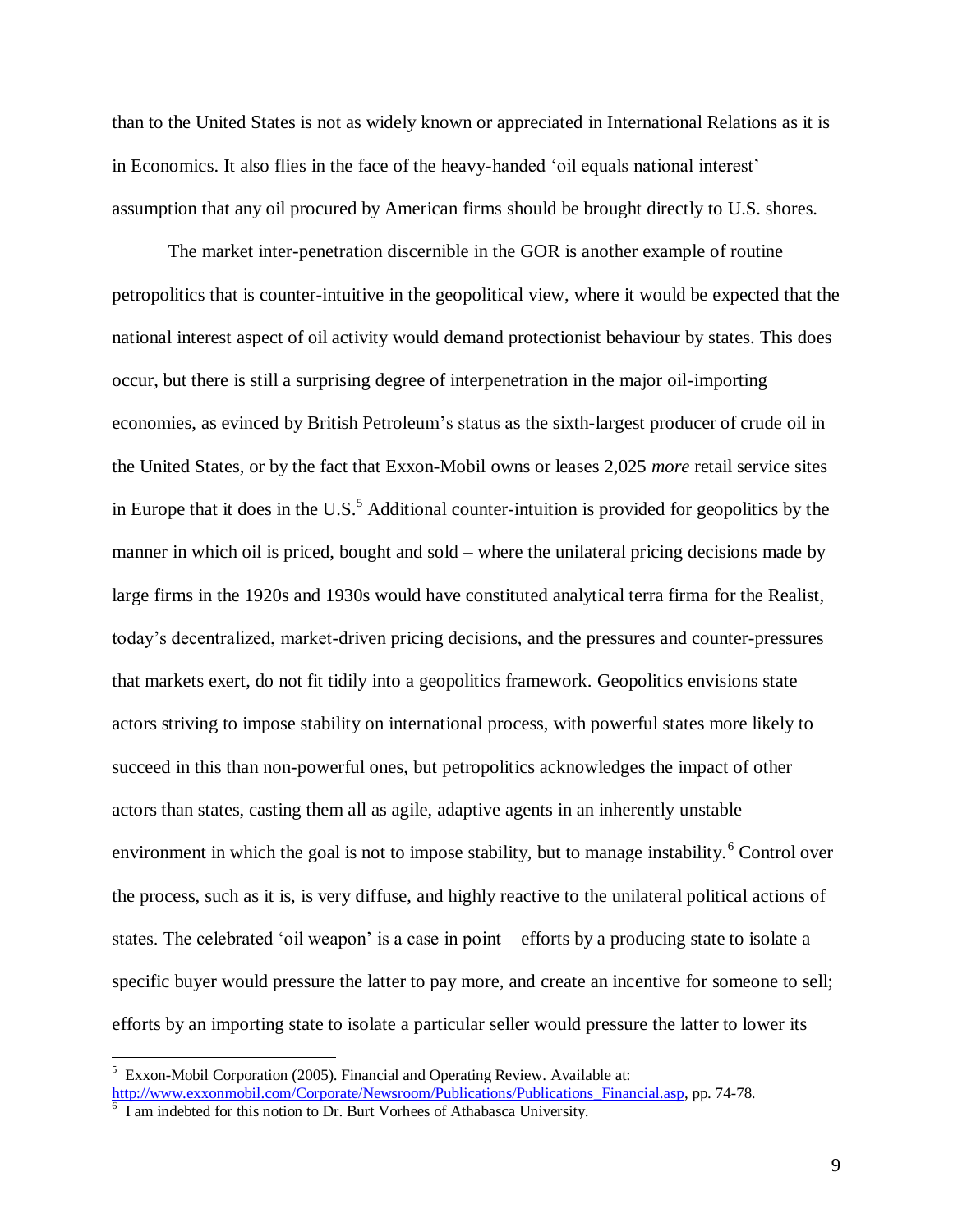price, and create an incentive for someone to buy. Again, if asked, political scientists would certainly appreciate this point, but as a sub-field, International Relations has rarely considered the question.

# *Principle in the GOR*:

Geopolitical interpretations of world affairs also struggle with the concept of principle, a difficulty traceable to Realism's long antipathy to moralistic approaches to international affairs, i.e., that states/would voluntary suspend their interests in order to cooperate with other states. Such cooperation as does occur, for the Realist, is enabled through the coercive power of a hegemon that is able to exert its will on other states, and which is willing to pay the costs of doing so (presumably on the assumption that they will be exceeded by the benefits). It is worth noting that this does not constitute a suspension of national interests by the hegemonic power; instead, regime-based cooperation offers the hegemon a safer and cheaper means toward national interest ends.

But there is principle within the GOR and, leaving aside the debate as to whether or not this is the product of hegemonic control over the regime, three principles in particular have reconciled the clear divisions of interest among exporters, importers, buyers and sellers of oil, giving the GOR its extraordinary flexibility and longevity. American energy consultant Walter Levy sought in 1955 to explain the adjustment and reconciliation of GOR participants' interests, citing "the very fact of the continuous functioning of the world oil economy" as proof that these tensions could be resolved. Levy posited "basic limitations on the conduct of each participant in (its) relation with the others," and advanced "guiding considerations" which obligate GOR participants to accept a number of constraints on their own behaviour, namely: recognition of each other's contribution to the general realization of benefits; maintenance of equitable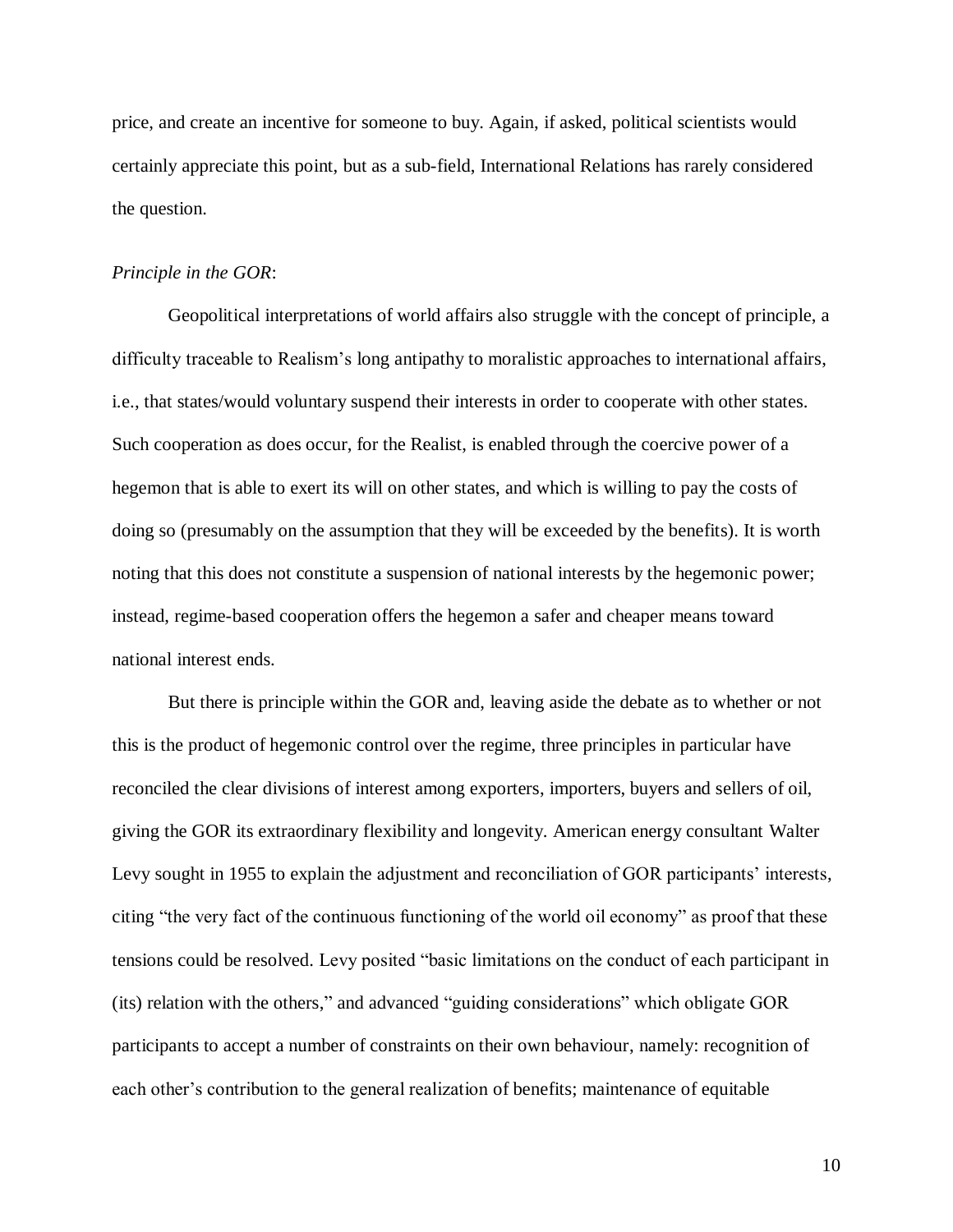contributions and benefits; awareness that the "vital interests" of other parties are involved; accounting for the effect of one's actions on others and – crucially – limiting the exercise of "political, economic or legal power;" and realisation that, because the "survival of nations might be at stake," disregard for the principle of "free consent" could bring about the use of force.<sup>7</sup> The first operating principle of the GOR, then, is to avoid creating desperate enemies, and Levy's proscriptions all flow from an understanding that state interference in another state's ability to procure oil is a risky proposition, one that will certainly create an embittered opponent bent on redressing the imbalance.

Tolerance of market inter-penetration, a second principle, serves several ends within the GOR, and has been part of a deliberate effort by firms and governments for decades. As Levy pointed out, "states have deliberately designed legislation to attract foreign investment" and to introduce "foreign technical and managerial skills."<sup>8</sup> Clearly, it is good business. Firms have an obvious interest in developing overseas market share, and in diversifying their supplies in case of disruptions by one government or in one part of the world. Buyers of oil, under conditions of increasing demand or tightening supply, are happy to see supplies provided by foreign firms because of the downward pressure it exerts on price. Finally, market inter-penetration serves to head off the tension that would develop if certain firms were shut out of overseas markets, as they would usually have created for themselves many other options; by drawing on alternative sources of supply, for example, the U.S. successfully navigated two OPEC-induced embargoes.

The third operating principle within the GOR is that parties are expected to compete within general parameters of 'fair play.' Competition is a given, but there are limits: increasing

 $^7$  Levy, Walter J. (1982) Oil strategy and politics, 1941-1981, Melvin A. Conant, Ed. Boulder, Co: Westview Press, pp. 107-109.

Levy (1982: 110).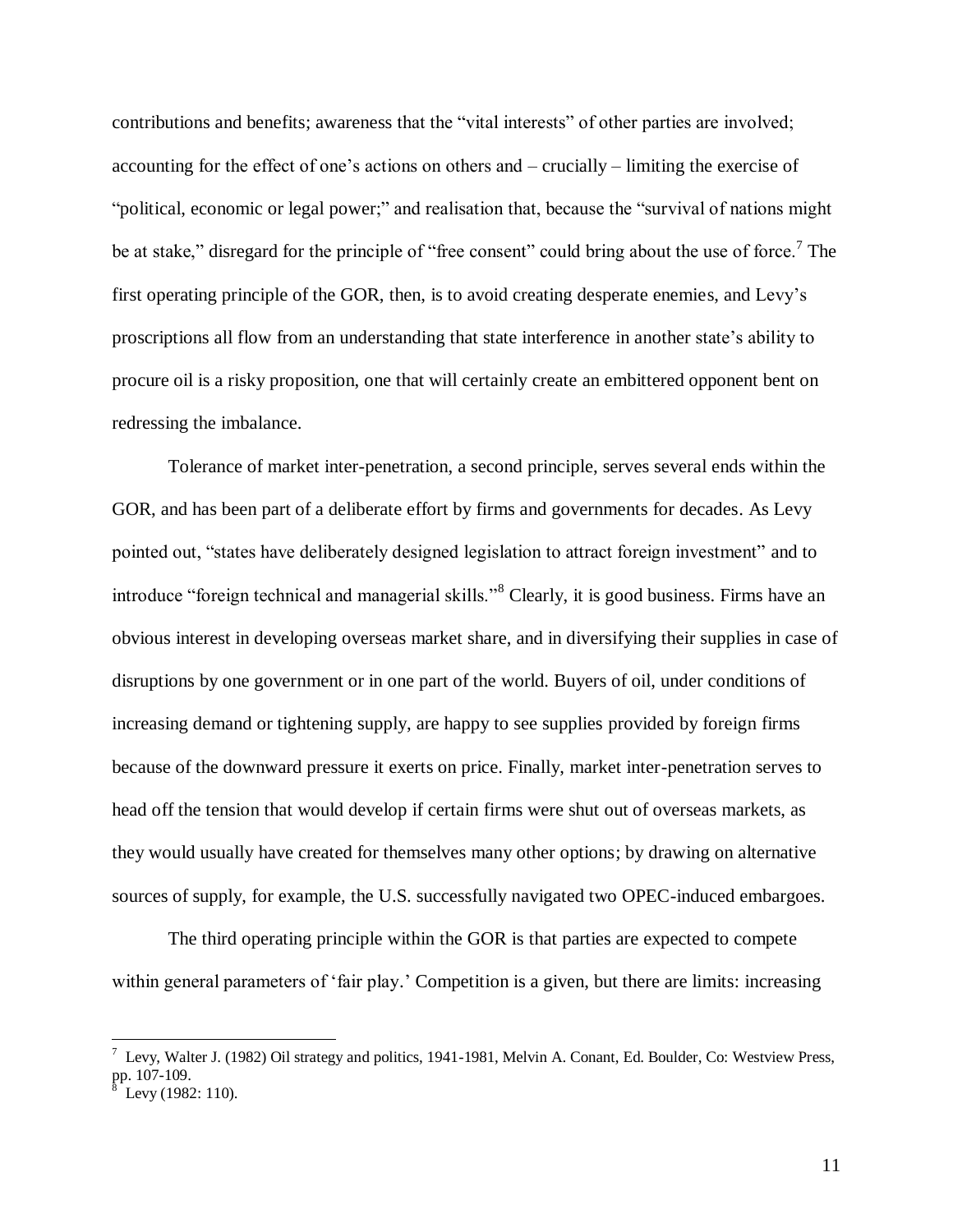market share is fine, but cornering markets by undercutting or overbidding is not. For MNOCs, this may mean losing the occasional bid for a concession, tolerating the securing of contracts by rival firms, and generally allowing other companies turf for themselves. For states, this means leaving opportunities on the table for other states and foreign firms to win. As Levy put it, if "any one participant … were ever to attempt to monopolize any one phase of operations, or to interfere with the free competitive choice of the other participants, the continued effective functioning of the world oil economy might well be jeopardized."<sup>9</sup>

Other elements could be added here  $-e.g.,$  the rule of law and adherence to contracts, transparent license allocation schemes, bilateral investment treaties and consistent regulatory regimes that form the superstructure of the industry. The principles are not always applied evenly, and transparency and consistency remain dubious in some quarters but, in general, the global level of adherence to these principles is surprisingly high. So long as this trend continues, regime participants will maintain their connection to the GOR, the system will continue to adapt and maintain itself, and global oil should continue to flow in a relatively stable manner.

# *Petropolitics and the U.S.-China Oil Relationship:*

Petropolitics adherents would see China the net importer threatening the United States very little or not at all. Well attuned to the structure, process and principles of the GOR, petropolitics adherents are not oblivious to the regime-aberrant behaviours displayed over the past half-decade by Beijing – e.g., the assumption of political risk in Ecuador and Kazakhstan; the transport of crude from Venezuela to China; and the ludicrous procurement of oil from Russia via the Mediterranean and Israel's Ashkelon-Eilat pipeline – but they are far more likely to see inexperience, domestic political pressures, and outright desperation as better explanations

 $\overline{a}$ 

 $9$  Levy (1982: 108).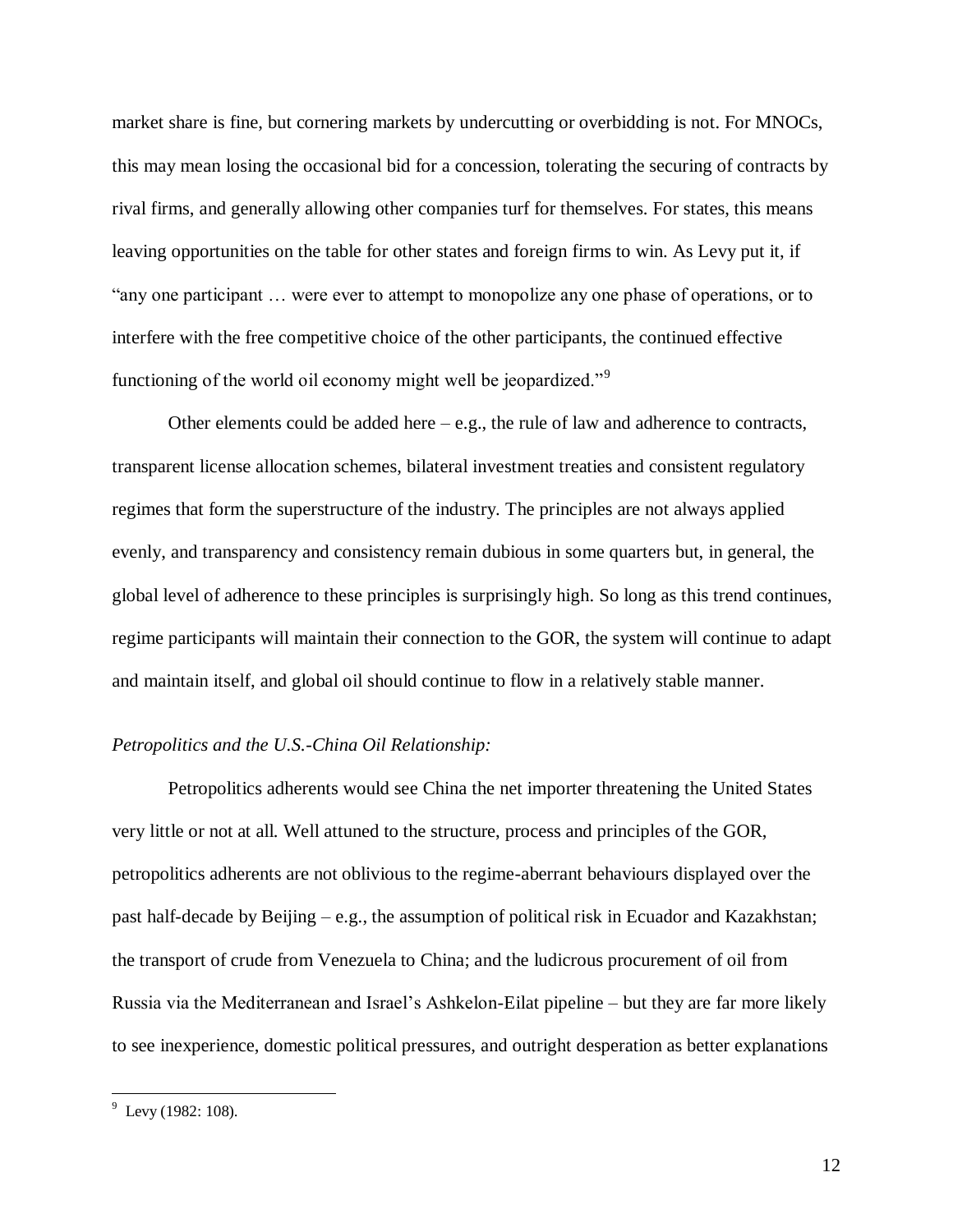of China's actions than malign, mercantilist intent. Some have actually welcomed China's activity, arguing the benefits of new investment that brings more oil onto the world market, or that Chinese and American interests are actually complementary, not conflicting.<sup>10</sup> And despite the scope and pace of Chinese deal-making, which are hardly surprising given its domestic situation, China has operated within as many GOR norms as it has flaunted. It has honoured its contracts, it has participated in open bidding practices, it has not interfered with producing governments (certainly not to the degree that British and American firms have done in their day), and it has not interfered with the activity of other oil importers.<sup>11</sup> China may have been compiling a list of unorthodox or even unsavoury deals but, on many levels, it has been following the rules of the game. For the petropolitical believer, the solution is not for other importers to adopt similar regime-aberrant behaviour or to adopt a geopolitical bent themselves; rather, it would be to encourage regime congruence by China through enticement and mutual benefit.

### **(iii) Oil and Strategic Rivalry: An Uneasy Analytical Fit**

 $\overline{a}$ 

Throughout this discussion, the point has been made repeatedly that there is nothing to stop International Relations, as a sub-field, from wrestling with these issues and coming to conclusions that take greater account of the petropolitics view. Again, however, this has not occurred, and we should be wondering why, beyond the simple conditioning effect of Realism and its emphasis on geopolitics. The best explanation for this theoretical inattention is likely

<sup>&</sup>lt;sup>10</sup> Comments by energy consultant Edward Chow at "China, Energy and U.S. National Security," a symposium sponsored by the Pacific Basin Institute at Pomona College, California, 2 March 2006. See also Mufson, Steven (2006). "As China, U.S. Vie for More Oil, Diplomatic Friction May Follow," Page D01, Washington Post, 15 April, 2006 [Online]. Accessed 16 April 2006 from: http://www.washingtonpost.com/wpdyn/content/article/2006/04/14/AR2006041401682.html.

 $11$  One could argue that Beijing's insistence on an Irkutsk-Daqing pipeline, and exclusive conduit for Russian crude, as opposed to the Irkutsk-Nakhodka artery to which China, Japan and South Korea could share access, is regimeaberrant behaviour that smacks of interference with other importers.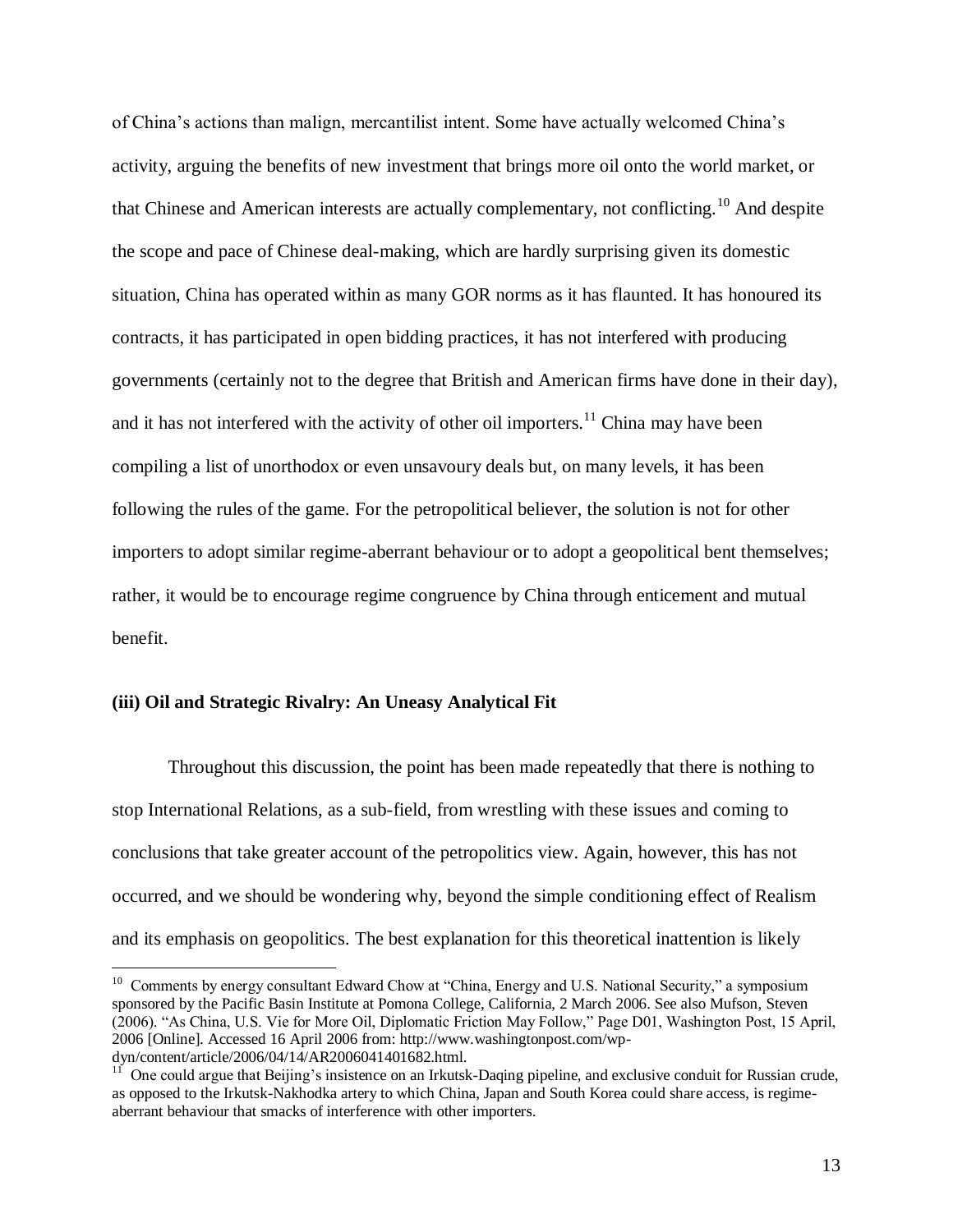twofold. First, the coincidence of the development of geopolitics with the Cold War naturally led to a focus on the bipolar tension between the U.S. and the Soviet Union, particularly in North American political science. The result was an entrenched paradigm that offered little incentive to International Relations theorists to delve into the issue of global oil – the Soviet Union was, after all, always a net exporter, and while Cold War dynamics certainly had their effect on the oil arena, there was little direct reason for American scholars or policy-makers to view the Soviets as competitors for oil. They did, however, need to focus on the U.S.' relations with the Middle East, particularly Saudi Arabia, a focus reflected in the post-1973 prominence of the 'oil question' in American political science journals and books. But this enthusiasm soon waned, and to this day there is no discernible core literature in International Relations on the petropolitics view. This inattention is directly traceable to the absence of pressure to consider the question during the Cold War and the emphasis on the U.S. relationship with the Middle East, and is more to blame for the current fog that surrounds U.S. perceptions of the new oil question, now re-cast as 'energy security,' than any other factor.

It might be possible to excuse U.S. policymakers, media and public for their confused response to China's emergence as a net importer, a classic case of cognitive dissonance. In many ways, it is an entirely original situation – with the Soviets always exporting rather than importing, the notion of a major strategic rival that is also a net importer of oil is something the U.S. has not experienced. The closest parallel would be the wave of ill will that developed over oil in U.S.-British relations in the early 1920s, a tension that developed between *allies*. For American observers, then, a cognitive default to geopolitical thinking is not so surprising, and lest we lean too heavily on academics in this regard, it is worth noting that there is no shortage of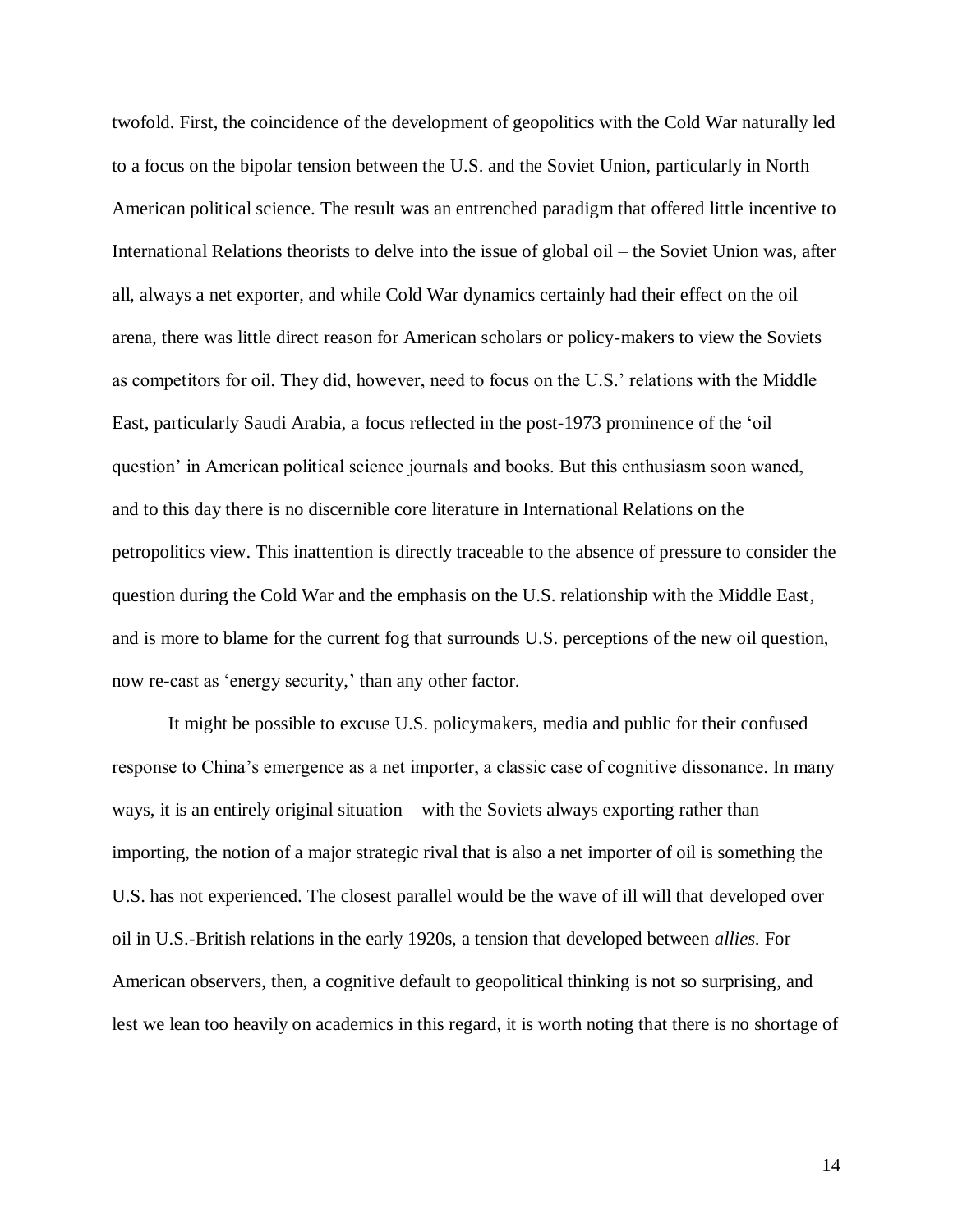political science graduates in American media and government circles – here, too, the Realist tradition has had its conditioning effect.

Other explanations are possible for the ease with which the U.S. government, media and public have defaulted to the geopolitics view. First, on many levels, it is easier to grasp than petropolitics. With tidy us/them and ours/theirs divisions, the intricacies of global oil are assigned the same definitional properties as the territory on which 'they' and 'we' are based; in contrast, the more complex petropolitics emphasizes relatively borderless and fluid markets. Petropolitics is ubiquitous in our daily lives, but it is so esoteric and so geographically unfocused that with the exception of economists and energy traders, there are few outside the industry who genuinely understand it. Further, it must be said that the relative simplicity of the geopolitics view contributes to its potent emotional punch – add a bit of strategic rivalry to a core element of the national interest and you have an issue instantly identifiable as a matter of national urgency. For anyone taking a cursory look at the issue, the geopolitical interpretation is an easy one to adopt; for anyone looking to present the issue as a crisis, it is a very easy sell.

Geopolitics differs from petropolitics in another important way. As a tradition that tends toward higher-level abstraction than a rigorous examination of the industry requires, it is illsuited to the more detailed machinations of the GOR. There is a pronounced irony to this: geopolitics easily absorbed systemic analyses that explained international conflict, but has far more difficulty accepting a systemic interpretation of global oil, i.e., the more holistic treatment offered in Economics. The introduction of the *regime* notion in this discussion is an effort to introduce the systemic aspect of the oil trade, but rather than making the issue more familiar in geopolitical eyes, it makes it more jarring.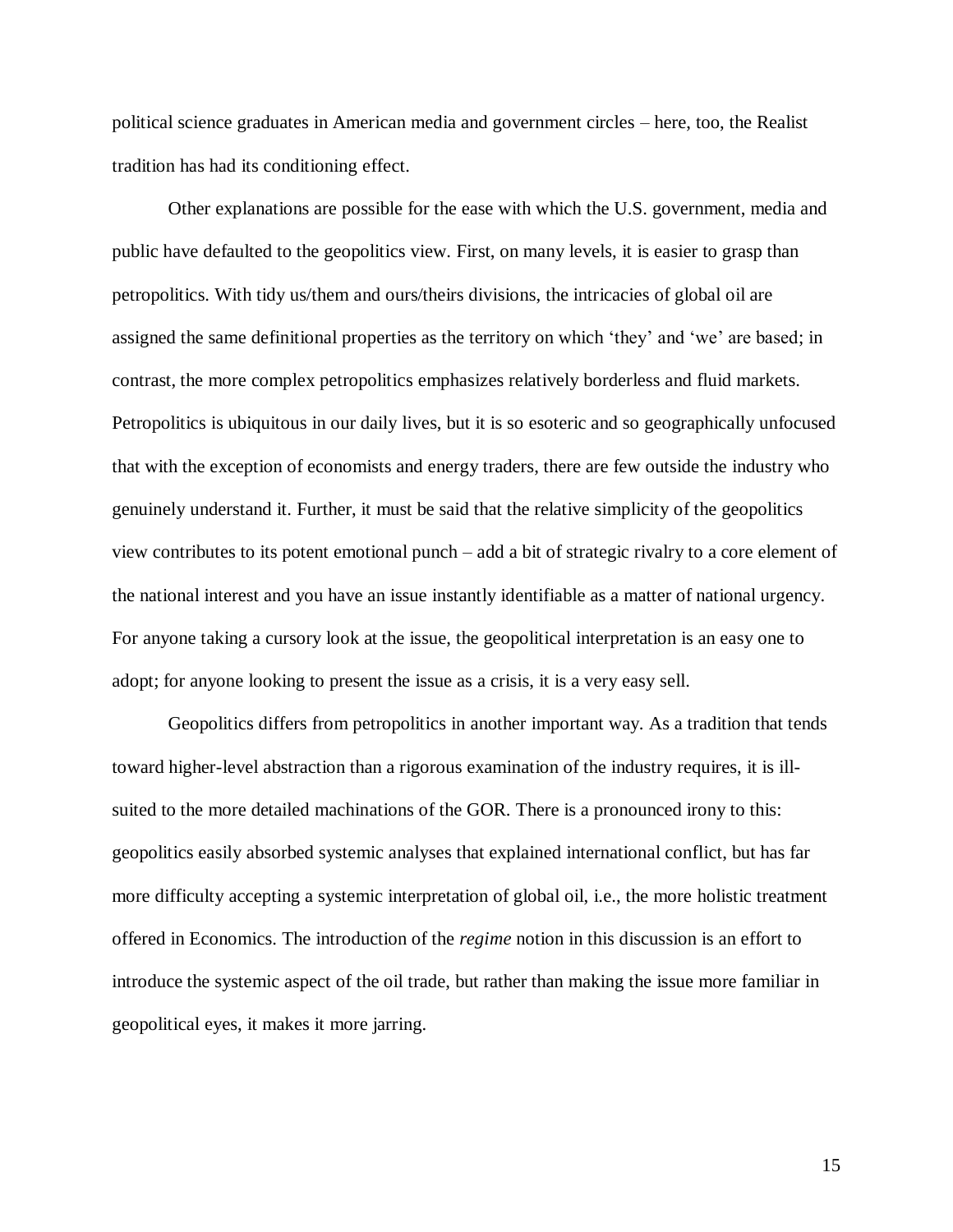This is unlikely to continue, however, and to be fair to the field, it needs to be reiterated that the Chinese emergence as a net importer created a historically novel situation where great power rivals were also net importers. Attention has now turned to this issue – indeed, it is practically impossible to avoid the term 'energy security' in the U.S. these days – and although the bulk of it has been fairly 'geopolitical' in nature, we should expect that the petropolitics view will assume a higher profile within International Relations. This will require that theorists begin to explore the relationship between their familiar starting position – interstate competition and national interests – and the systemic properties of global oil, its process and principle, and the interplay among state, non-state and supra-state actors.

### **Conclusion: Why Does the Geopolitics-Petropolitics Disjuncture Matter?**

If the above discussion could remain a purely academic affair, this theoretical divide would be of little import in the real world. But even among economists, few would argue that political decisions (well-informed or otherwise) always have the potential to impose themselves on economic process (well-designed or otherwise). If the GOR can be accepted as a complex adaptive system that features general parameters of stability within which countless, daily destabilising influences are accommodated, it would still be folly to assume that those parameters cannot be changed through the actions of political decision-makers. And, in the United States at least, the conditioning influence of geopolitics on these decision-makers should not be underestimated.

Discussions of the merits of establishing a national oil company have occurred periodically in U.S. history, but they have always come to nought. Instead, what has become entrenched in the American philosophy of oil is something that might be called a 'loose'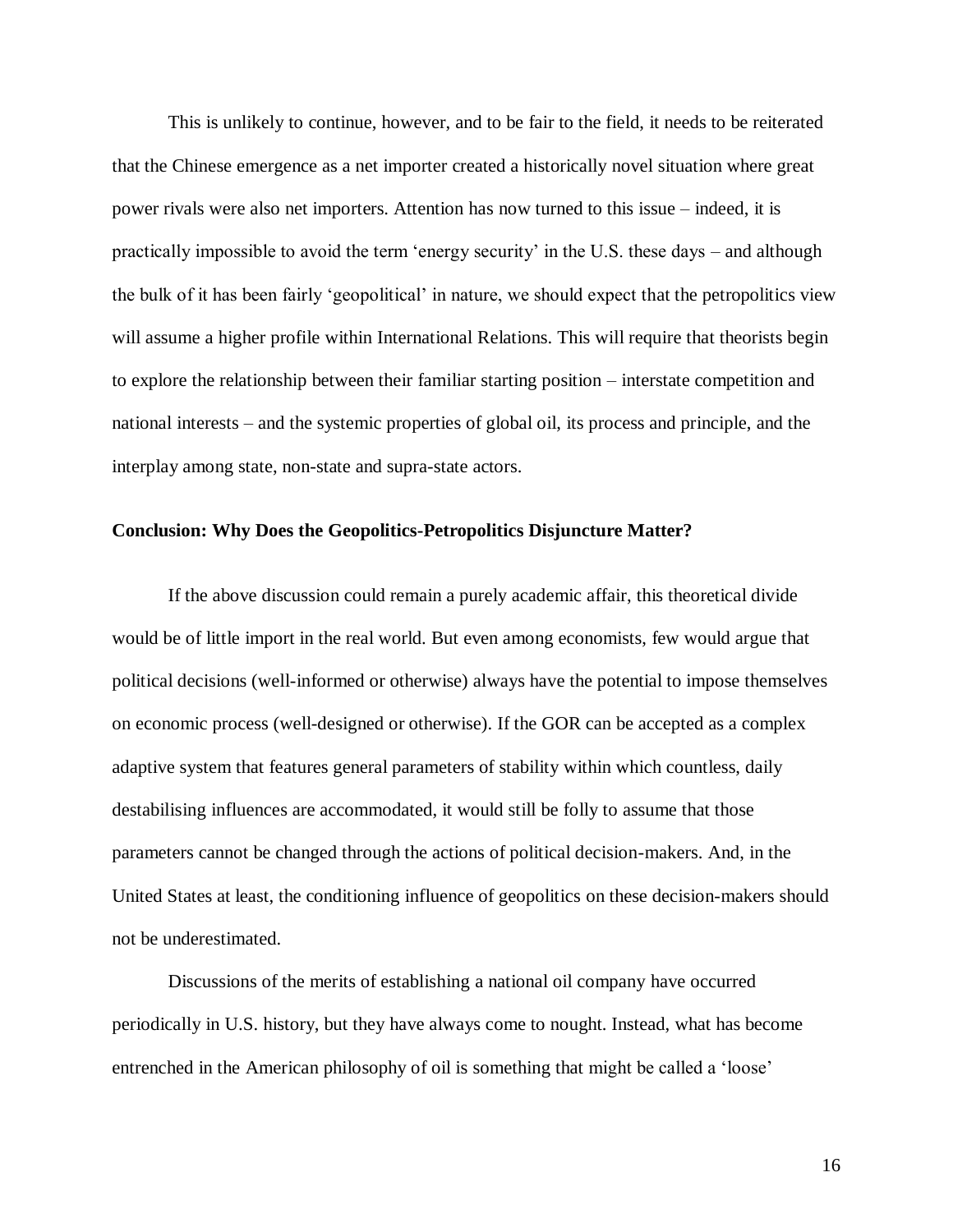conception of energy security, i.e., where the government lends diplomatic support (and occasionally more) to the activity of private actors, who have been left to meet the needs of the world's most ravenous consumer and importer. No one monitors, for example, the question of whether Wisconsin has enough oil this week – this has long been left to markets and private actors to manage, and as long as no obvious disruptions or shortages have occurred, the U.S. government has been content to leave it at this.<sup>12</sup> But given the realist predilection of those trained in American political science, and the poor appreciation of global oil dynamics that this implies, China's shift to net-importing status represents has lent credence to the question of whether a 'tighter' U.S. energy security philosophy is called for.

There are, to be sure, other burgeoning oil importers – India, say – but China is a unique case. Among more hawkish elements of the vast political establishment in the U.S., there was little chance that any other default position would be adopted than the geopolitical one described above. China's oil situation is contextualized by a lengthy scholarly tradition of 'China Watching' that holds China as a strategic rival to the United States, and though increasing economic ties between the two states have clouded the issue in recent years, this strategic rivalry still looms large. Tim Luard provided a fairly typical summary of these sentiments for the BBC in 2004:

As China gets richer and stronger, the world is coming to share its belief that it merits recognition and respect as a great power. Through a combination of economic dynamism, skilful diplomacy and understated threat, it is already regaining much of its old imperial supremacy across Asia. Filling the void left by the former Soviet Union, it has also emerged as the likeliest challenger to the United States as a global superpower.<sup>13</sup>

 $12$  This leaves aside a major issue in U.S. oil circles these days: the harmonization of state regulations which currently complicate cross-state distribution of oil, a particularly important problem when disruptive events (e.g., Hurricane Katrina) do occur.

<sup>&</sup>lt;sup>13</sup> Luard, Tim (2004). "China Takes Place on World Stage," BBC News [Online]. Available at: [http://news.bbc.co.uk/2/hi/asia-pacific/3763370.stm.](http://news.bbc.co.uk/2/hi/asia-pacific/3763370.stm) Accessed 22 October, 2004.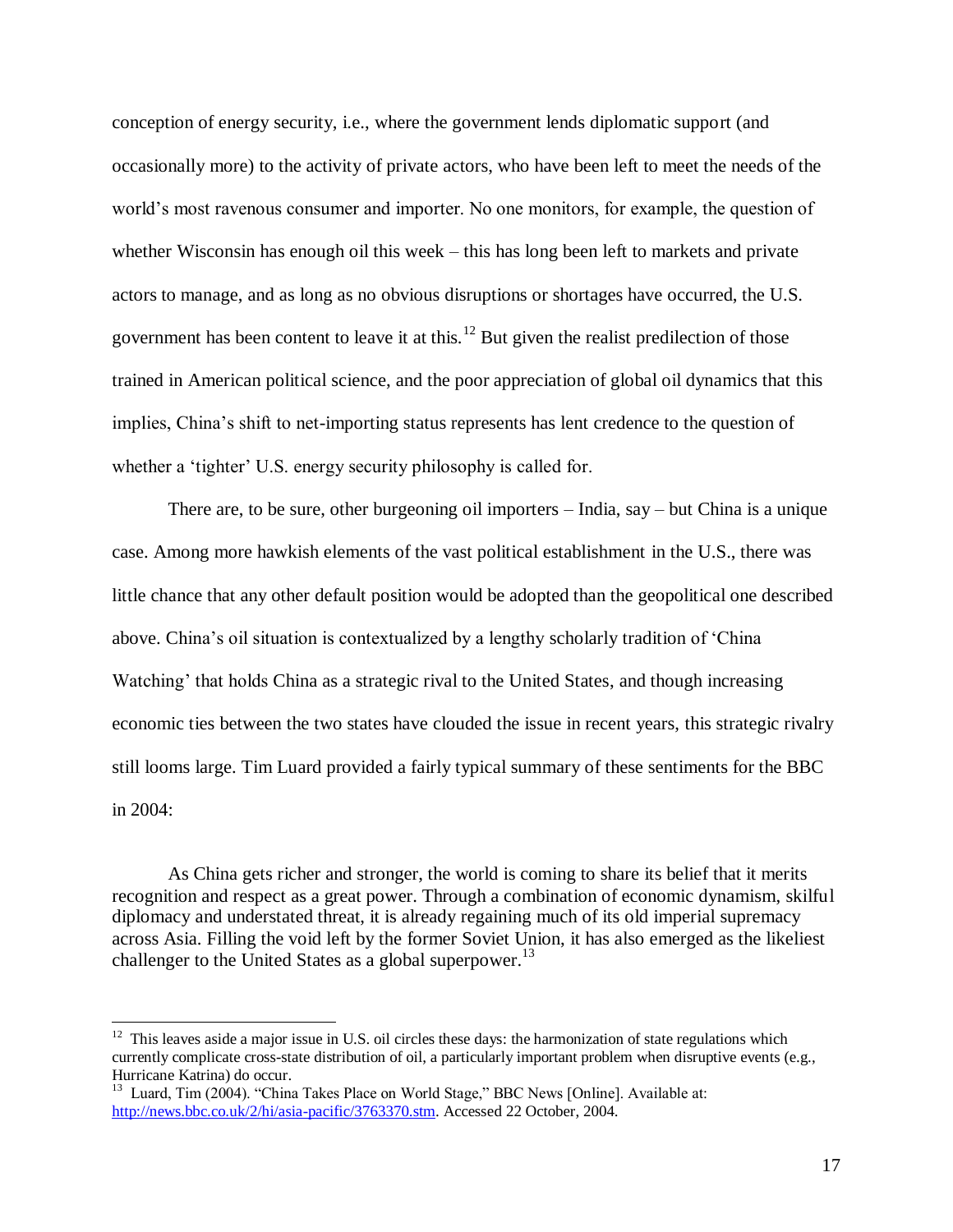In oil terms, this rivalry manifests itself in the tension between an oil-hungry China and other high-order importers, principally the United States, the EU, Japan and India. A China that has so clearly based its well-being on industrialization and economic expansion is cause for concern, not simply because it is now importing oil, but because it is suddenly desperate for oil from outside its borders.

The challenge for petropolitics adherents is to undo this default interpretation. Luckily, some work has been done in this regard, and the fevered pitch of the Unocal discussions do seem to be giving way to more nuanced treatment of the issue in the U.S. There have been high-level discussions of the U.S.' need to engage Beijing on their mutual 'energy security dilemma,' and to ensure that China has emergency supply measures in place.<sup>14</sup> Western firms continue to seek to expand their activity in China, currently limited to retail activity and joint-venture production. And within China, deregulation of the tightly structured pricing of oil in the domestic market is now being discussed openly.<sup>15</sup>

In the meantime, geopolitics continues to provide the default position. Economists should not assume that their nuanced view of global oil is shared by important political constituents in the U.S., many of whom still need to be convinced that 'loose' energy security will do the job, and that the most pressing need is to convince Beijing to loosen its own. And here lies the rub, for Beijing's calculations have not led accidentally to its current foreign oil policy. In all states, foreign policy is developed out of a complex interplay of domestic politics, politico-economic traditions and physical needs, and China is no different. Some progress has been made in

<sup>&</sup>lt;sup>14</sup> See, for example, the emphasis on market mechanisms and IEA attention to China in the testimony of Mikkal Herberg, Director of the Asian Energy Security program at the National Bureau of Asian Research, before the U.S. Senate Committee on Foreign Relations in July, 2005. This document is available online at: [http://www.senate.gov/~foreign/testimony/2005/HerbergTestimony050726.pdf.](http://www.senate.gov/~foreign/testimony/2005/HerbergTestimony050726.pdf)

<sup>&</sup>lt;sup>15</sup> See Wang, Ying (2006). "Oil Giants Fight it Out for Shanghai Company," China Daily, 13 February, 2006 [Online]. Available at:http://www.chinadaily.com.cn/english/doc/2006-02/11/content\_519214.htm. Accessed 15 February, 2006.